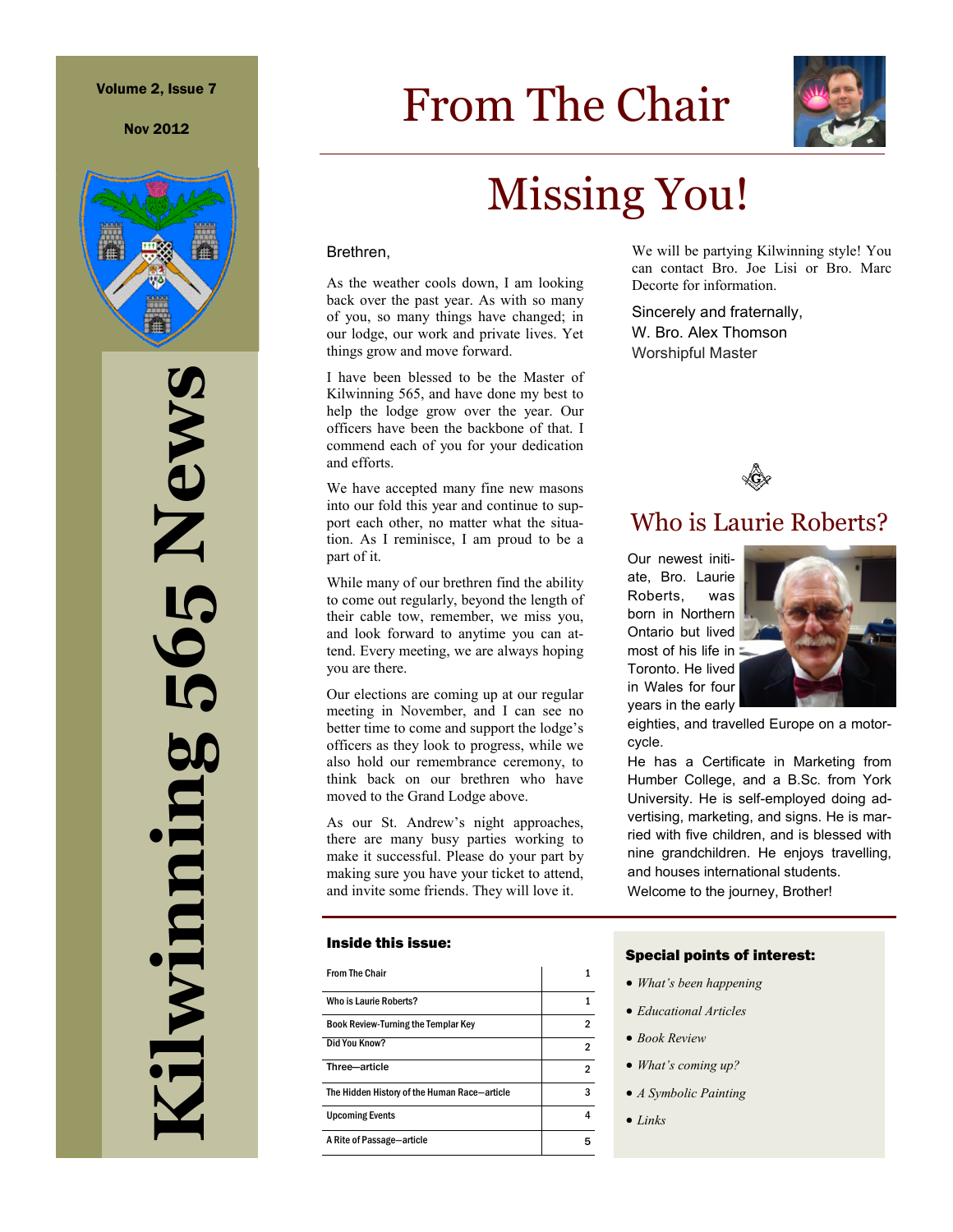## **Turning The Templar Key — by Robert Lomas**

In this book, Turning the Templar Key – the Secret Legacy of the Knights Templar and the Origins of Freemasonry, Robert Lomas, who is a member of The Masonic Knights Templar, looks to investigate whether there is any link between the original Order of the Knights Templar, which was dissolved in 1307, and the modern Masonic Knights Templar, and if there was a secret Templar tradition that existed for 280 years within Scottish Masonry before emerging in the  $18<sup>th</sup>$  century.

The book starts out by looking at the history of the Masonic Knights Templar and trying to find their earliest rituals. Their traditional history claims descent from the original Knights Templar. He then looks into the latest academic views on the history of the original Knights Templar. In trying to find the link, he also looks at the Royal Order of Scotland, its origins and Rites.

His search moves again to Roslin and the Rosslyn Chapel, and then on to many other sites across Scotland.

He looks into the history of the St. Clairs. Prince Henry St. Clair, Baron of Roslin, was also a Norwegian Jarl.

Taking this further, he looks at the Viking pirate kings

and then into Scottish history and politics: pretenders to the Crown of Scotland, Custodians of Holy Relics, and Political Opportunists. It seems that William St. Clair may have had Rosslyn Chapel built for political reasons, but he did not appear to be one who would design such an inspirational shrine. This is attributed to Gilbert Hay.

To trace the symbology of Rosslyn Chapel, Lomas then goes back into ancient symbolism and the origins of farming (somehow I missed the link to this subiect).

I will leave it to you to read the book and the conclusions that Lomas comes to.

This is well worth a read as it dispels some of the Myths of the St. Clairs and the origins of Freemasonry.

### **Three By W. Bro. Rob Lund**

As all Masons know, the number Three features prominently in all Masonic ritual. If you take but a moment to think about it, you will probably come up with a list of most of them.

Here are some of the most commonly remembered instances:

Three questions; three knocks; three principal officers (Master and Wardens); three assistant officers; three steps; three degrees; three positions of the sun (rising, meridian, setting); three working tools; three grand offerings; three pillars (wisdom, strength, beauty and three orders of architecture); three great lights; three lesser Continued on page 3

## Did you know……?

- On November 10, 1928, the Grand Lodge of California held a special communication at Culver City, to lay the corner stone of the Masonic Temple. The lodge room was so crowded that the Grand Lodge officers were unable to enter. They retired to the Ladies' powder room to open the Grand Lodge for the ceremony.
- In 1799, Barton Lodge in Upper Canada accepted "good merchantable wheat" in payment of lodge dues.



THE SECRET LEGACY OF THE KNIGHTS TEMPLAR

**BEST-SELLING AUTHOR OF TURNING THE HIRAM KEY**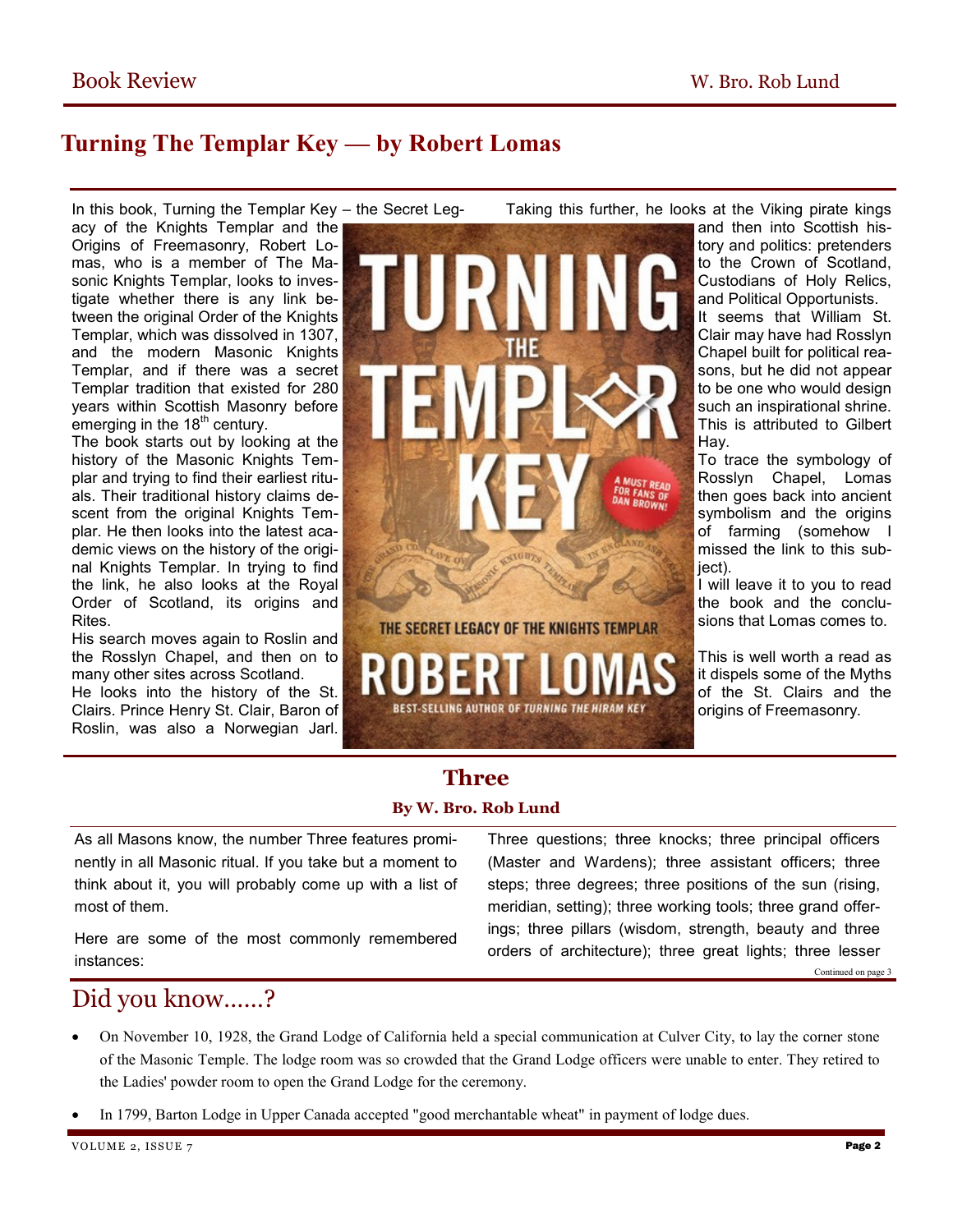lights; three items of furniture (volume of the sacred law, middle, and an end. In many religions, there is a triune namiddle chamber, sanctum sanctorum); three rosettes or Furies. Taus on a master's apron; wages of a Fellowcraft (corn, wine, oil); three ruffians. I'm sure you could think of more.

You will also find that within the ritual and the lectures, previous article on the Pythagorean number system: *The*  there are divisions of three. For example, in the final charge *establishment of a relationship between two opposing forces be*in the first degree there are three major charges given (as a *comes a third force*. It is explained as the number of *relationship* or Mason, as a citizen of the world, as an individual). Further-*affinity*. more, there are three important duties owed (to God, to your neighbor, to yourself). This applies to most parts of all the lectures and charges.

Why is the number three used so often?

not be able to cover them all here. I think that this number appeals to the human brain in some way, psychologically. In music, three notes often appear together (as a triplet). We use the expression: "as easy as 1,2,3".

In paganism it was recognized as the principal of the sacred numbers, as it contains within itself a beginning, a

square, compasses); three movable jewels; thee immov-ture of the deity (for example: in Christianity: Father Son, able jewels; three sides of the flap of the apron; three Spirit; in Hinduism: creator, preserver, destroyer). The Grand Masters (Solomon of Israel; Hiram of Tyre, Hiram sceptre of Neptune was a trident, Cerberus, the dog of Abiff); three parts of the temple (entrance or porchway, Pluto, had three heads,. There were three Fates and three

> One could think of three as being used to achieve balance: two extremes and a point in the middle. I put it this way in a

There is much that can be studied to find the meanings behind the number three in Masonry (read the works of Pike, Ward, Mackey, and others) and I'm sure that you will enjoy finding these.

I believe that there are a number of reasons, but I would For me, the most important meaning that I get out of the number three is the realization that there are three levels to each degree ritual: the physical, the mental (moral and intellectual), and the spiritual. It is this understanding that helps me to get the most out of Masonry.



### **The Hidden History of the Human Race**

#### **By W. Bro. Rob Lund**

So often in my reading on subjects such as ancient history, such as bones and other artifacts, over the last two centuries, archaeology, anthropology, and Egyptology I have read com-that show that humans, very much like us, existed on earth pelling theories proposed by intelligent, qualified individuals, many millions of years ago. This evidence has been forgotten, which have been rejected by mainstream Academia. Often, ignored, and even suppressed because it contradicts the when looking at the reasons for these rejections, it is obvious dominant view of human origins that modern humans evolved that the critics have not bothered to study the evidence. In from ape-like creatures in the not so distant past. Interesting most cases, it appears, these so-called scholars are not pre-artifacts have been found such as a gold chain 250 million pared to even look at the evidence because the theory does years old, an iron cup 312 millions years old, metallic tube 65 not fit into the commonly-accepted paradigm. They have cre-millions years old and many more. But the most interesting are ated what might be called "knowledge filtration". In fact, any metallic spheres found in South Africa, one of which has three scholar daring to publish something outside of this realm are parallel rings around it. These balls are hollow with a white ostracized, fired from academic posts, or just ignored.

I came across an excellent example of this recently while It seems to me, that what people have been taught in these reading a book called *The Hidden history of the Human Race*  fields has been incomplete or just plain wrong. We need some by Michael Cremo and Richard Thompson. This is a condensed version of their work *Forbidden Archaeology*.

This book provides evidence of paleo-anthropological findings,

spongy material on the inside of them.

bold new academics to step back from the accepted , review *all* the evidence, and come to new conclusions or form new theories, and to go forward with open minds in the future.Æ.

#### **Links**

**Lodge Website: [torontofreemasons](http://torontofreemasons.com)**.com

This site has back issues of the newsletter

**District Website:** www.**toronto**[westmasons.com](http://www.torontowestmasons.com)

Educational articles can also be found on the District web site

**Grand Lodge:** www.**[grandlodge](http://www.grandlodge.on.ca)**.on.ca